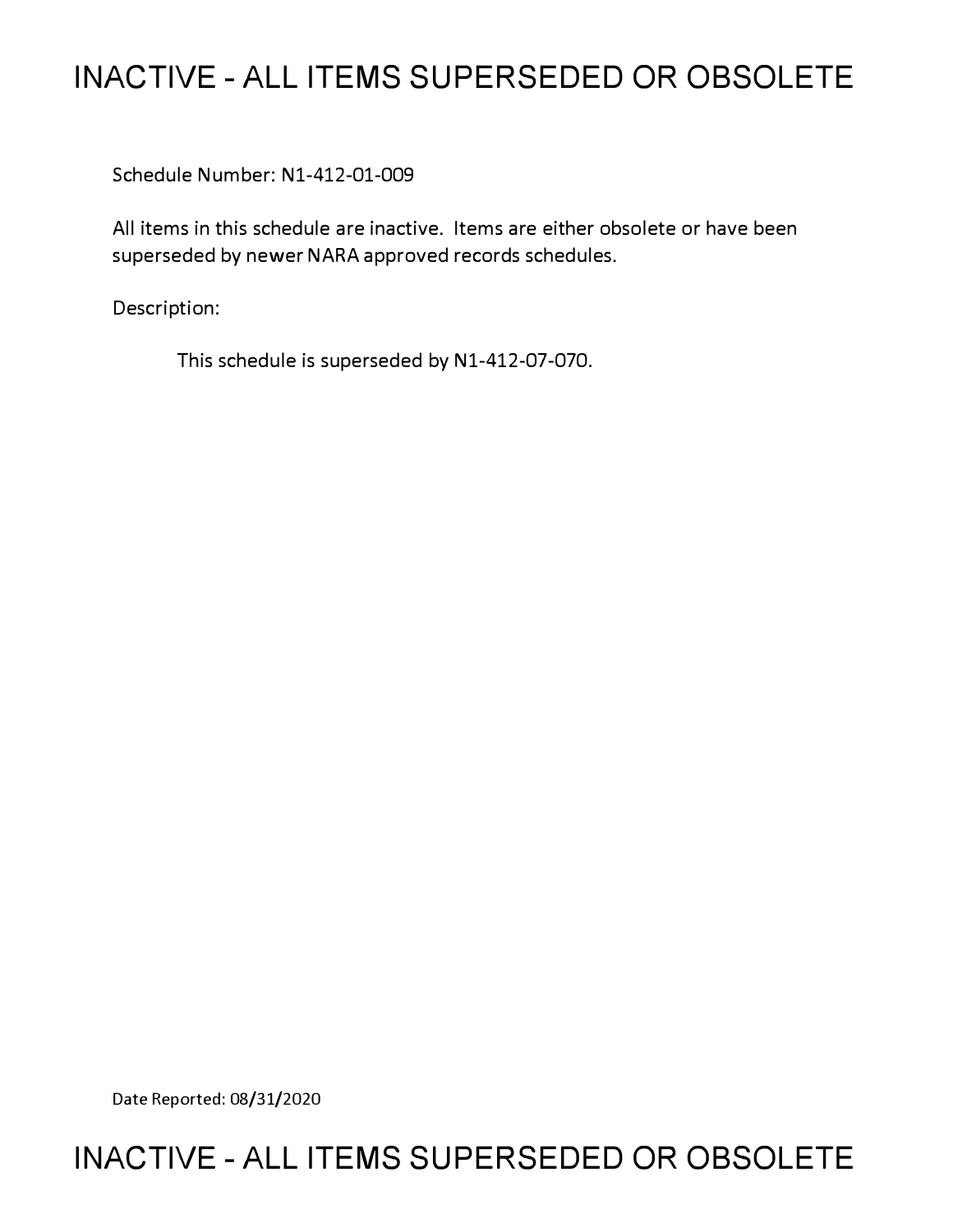| <b>REQUEST FOR RECORDS DISPOSITION AUTHORITY</b><br>(See Instructions on reverse)<br>TO NATIONAL ARCHIVES and RECORDS ADMINISTRATION (NIR)<br>WASHINGTON, DC 20408 |                                                                          |                    |              | <b>LEAVE BLANK (NARA use only)</b><br><b>JOB NUMBER</b><br>$\frac{\gamma_1-\gamma_2-\gamma_1-\gamma_2}{\text{DATE RECEIVE}}$<br>$11 - 15 - 2000$ |                                                                                                                                                                                                                         |  |                                               |  |                                                                            |  |  |  |                        |  |  |
|--------------------------------------------------------------------------------------------------------------------------------------------------------------------|--------------------------------------------------------------------------|--------------------|--------------|--------------------------------------------------------------------------------------------------------------------------------------------------|-------------------------------------------------------------------------------------------------------------------------------------------------------------------------------------------------------------------------|--|-----------------------------------------------|--|----------------------------------------------------------------------------|--|--|--|------------------------|--|--|
|                                                                                                                                                                    |                                                                          |                    |              |                                                                                                                                                  |                                                                                                                                                                                                                         |  |                                               |  | 1 FROM (Agency or establishment)<br><b>Environmental Protection Agency</b> |  |  |  | NOTIFICATION TO AGENCY |  |  |
|                                                                                                                                                                    |                                                                          |                    |              |                                                                                                                                                  |                                                                                                                                                                                                                         |  |                                               |  | 2. MAJOR SUBDIVISION<br>Office of Inspector General                        |  |  |  |                        |  |  |
|                                                                                                                                                                    | 3. MINOR SUBDIVISION                                                     |                    |              |                                                                                                                                                  | In accordance with the provisions of 44<br>U.S.C. 3303a the disposition request,<br>including amendments, is approved except<br>for items that may be marked "disposition<br>not approved" or "withdrawn" in column 10. |  |                                               |  |                                                                            |  |  |  |                        |  |  |
|                                                                                                                                                                    | 4. NAME OF PERSON WITH WHOM TO CONFER                                    | <b>5 TELEPHONE</b> |              | <b>DATE</b>                                                                                                                                      |                                                                                                                                                                                                                         |  | ARCHIVIST OF THE UNITED STATES                |  |                                                                            |  |  |  |                        |  |  |
|                                                                                                                                                                    | Chris O'Donnell                                                          | 202-260-1324       |              | 11-20-01                                                                                                                                         |                                                                                                                                                                                                                         |  |                                               |  |                                                                            |  |  |  |                        |  |  |
|                                                                                                                                                                    | 6 AGENCY CERTIFICATION .                                                 |                    |              |                                                                                                                                                  |                                                                                                                                                                                                                         |  |                                               |  |                                                                            |  |  |  |                        |  |  |
| <b>DATE</b><br>11/8/00                                                                                                                                             | is not required;<br>SIGNATURE OF AGENCY REPRESENTATIVE<br>hris O'Donnell | is attached; or    | <b>TITLE</b> |                                                                                                                                                  | has been requested.<br><b>Agency Records Officer</b>                                                                                                                                                                    |  |                                               |  |                                                                            |  |  |  |                        |  |  |
| 7 <sub>1</sub><br><b>ITEM</b><br>NO.                                                                                                                               | 8. DESCRIPTION OF ITEM AND PROPOSED DISPOSITION                          |                    |              |                                                                                                                                                  | 9. GRS OR<br><b>SUPERSEDED</b><br><b>JOB CITATION</b>                                                                                                                                                                   |  | 10. ACTION<br><b>TAKEN (NARA</b><br>USE ONLY) |  |                                                                            |  |  |  |                        |  |  |
|                                                                                                                                                                    | See attached schedule U.S. EPA 698 - Investigative Case<br>Files         |                    |              |                                                                                                                                                  |                                                                                                                                                                                                                         |  |                                               |  |                                                                            |  |  |  |                        |  |  |
|                                                                                                                                                                    |                                                                          |                    |              |                                                                                                                                                  |                                                                                                                                                                                                                         |  |                                               |  |                                                                            |  |  |  |                        |  |  |
|                                                                                                                                                                    | ency nwmw                                                                |                    |              |                                                                                                                                                  |                                                                                                                                                                                                                         |  |                                               |  |                                                                            |  |  |  |                        |  |  |

*I* 

36 CFR 1228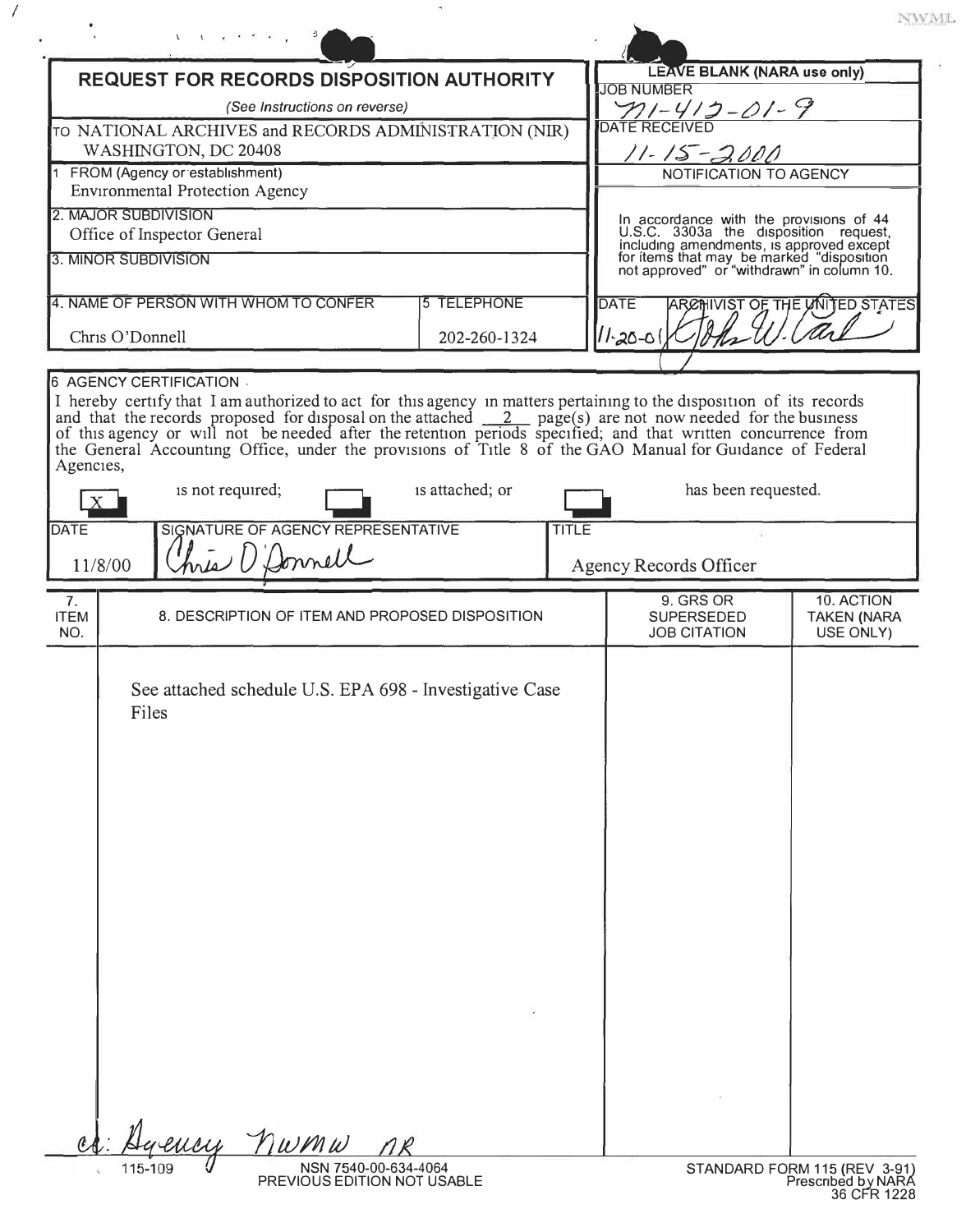# *1/* 12/4/00

### U.S. EPA RECORDS SCHEDULE

**#1.** SERIES TITLE: Investigative Case Files

PROGRAM: Inspector General

EPA SERIES NO: 698

AGENCY FILE CODE: INSP 698

NARA DISPOSAL AUTHORITY: Nl-412-01-9 (Use this number to retire records to the FRC)

APPLICABILITY: Agency-wide

#### *IDENTIFYING INFORMATION:*

DESCRIPTION: Consists of case files developed during investigations of known or alleged fraud, abuse, irregularities and violations of laws and regulations, excluding those that result in national media attention, Congressional investigation, or substantive changes in Agency policy or procedure. Cases relate to Agency personnel, programs, and operations administered or financed by the Agency, including contractors and others . having a relationship with the Agency. This includes investigative files relating to employee and hotline complaints, and other miscellaneous complaint files. Files consist of investigative reports and related documents, such as correspondence, notes, attachments, and working papers.

a. Files containing information or allegations which are of an investigative nature but do not relate to a specific investigation. They include anonymous or vague allegations not warranting an investigation, matters referred to constituents or other agencies for handling, and support files providing general information which may prove useful in Inspector General investigations.

b. All other investigative case files except those that are unusually significant for documenting major violations of criminal law or ethical standards by Agency officials or others.

c. Electronic versions created with electronic mail and word processing systems.

*Excludes:* Unusually significant case files which are scheduled separately.

**ARRANGEMENT:** Arranged numerically by case number.

|            | TYPE OF RECORDS: |                            | SPECIFIC RESTRICTIONS: |  |  |
|------------|------------------|----------------------------|------------------------|--|--|
| Case files |                  |                            | Privacy Act System #4  |  |  |
|            |                  | $\mathcal{L}_{\mathbf{G}}$ |                        |  |  |

**MEDIUM: VITAL RECORD:** 

Paper

FUNCTIONS SUPPORTED: Program management and oversight

**SPECIFIC** LEGAL **REQUIREMENTS:**  Inspector General Act (P.L. 95-452), as amended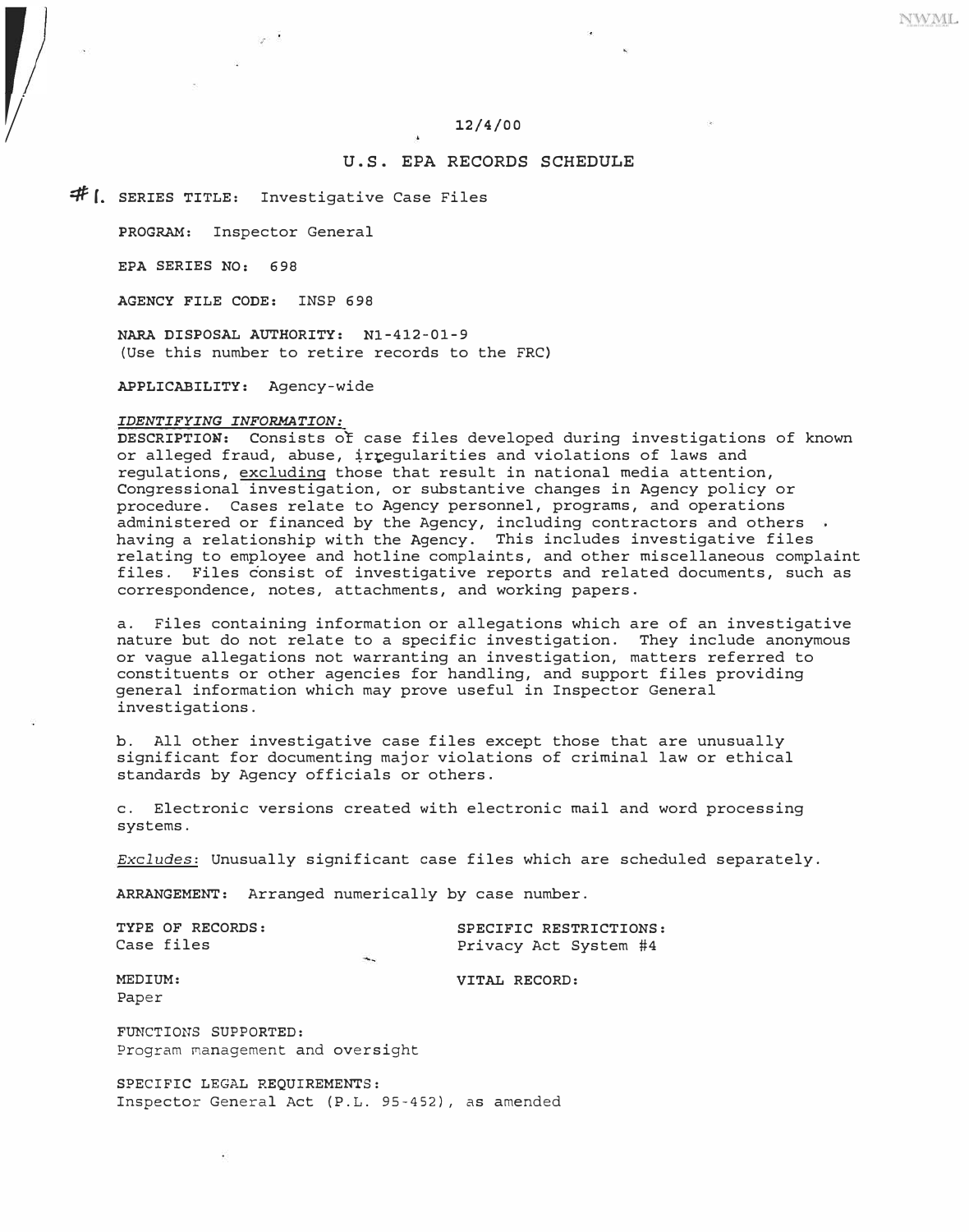*EPA SERIES NO. 698* 

*DISPOSITION INFORMATION:*  Disposable

*FINAL DISPOSITION: TRANSFER TO FRC PERMITTED:* 

NWNL

*FILE BREAK INSTRUCTIONS:* Break file upon case closure.

*DISPOSITION INSTRUCTIONS:* 

a. Keep inactive materials in office 1 year after file break, then retire to FRC. Destroy when 5 years old.

b. Keep inactive materials in office 5 years after file break, then retire to FRC. Destroy when 20 years old.

c. Delete when record copy is generated.

#### *APPLICATION GUIDANCE:*

*REASONS FQR DISPOSITION:.* The program office has requested a change in the retention for subitem b, increasing the retention from 10 to 20 years to meet litigation and investigation needs.

*AGENCY-WIDE GUIDANCE:* If evidence files are returned to program offices, they are to be maintained for the same length of time as stated in the disposition instructions.

Unusually significant case files that document major violations of criminal law or ethical standards are covered by EPA 143 - Program Development Files of Headquarters Offices or EPA 126 - Program Development Files of Regional Offices.

As required by 36 CFR 1228.58, records with special restrictions such as confidential business information (CBI) or those exempted from disclosure by statute such as the Privacy Act must be shredded or otherwise definitively destroyed with witnessed disposal for records destroyed by contractors.

*PROGRAM OFFICE GUIDANCE/DESCRIPTIVE INFORMATION:* 

| CUSTODIAL INFORMATION:<br>CONTROLLING UNIT:                | CONTACT POINT: |  |  |  |  |
|------------------------------------------------------------|----------------|--|--|--|--|
| Name: Office of Investigations Name: Charles C. Lewis      |                |  |  |  |  |
| Location: Waterside Mall Mail Code: 2431                   |                |  |  |  |  |
| Inclusive Dates: 1991 - present Telephone: 202-260-1109    |                |  |  |  |  |
| Volume on Hand (Feet): 140 0ffice:                         |                |  |  |  |  |
| Annual Accumulation:<br>(feet or inches) 6 ft              | Room: NE3307   |  |  |  |  |
| CONTROL INFORMATION:<br>RELATED ITEMS: EPA 126, EPA 143    |                |  |  |  |  |
| PREVIOUSLY APPROVED BY<br>NARA SCHEDULE NOS: N1-412-86-4/2 |                |  |  |  |  |